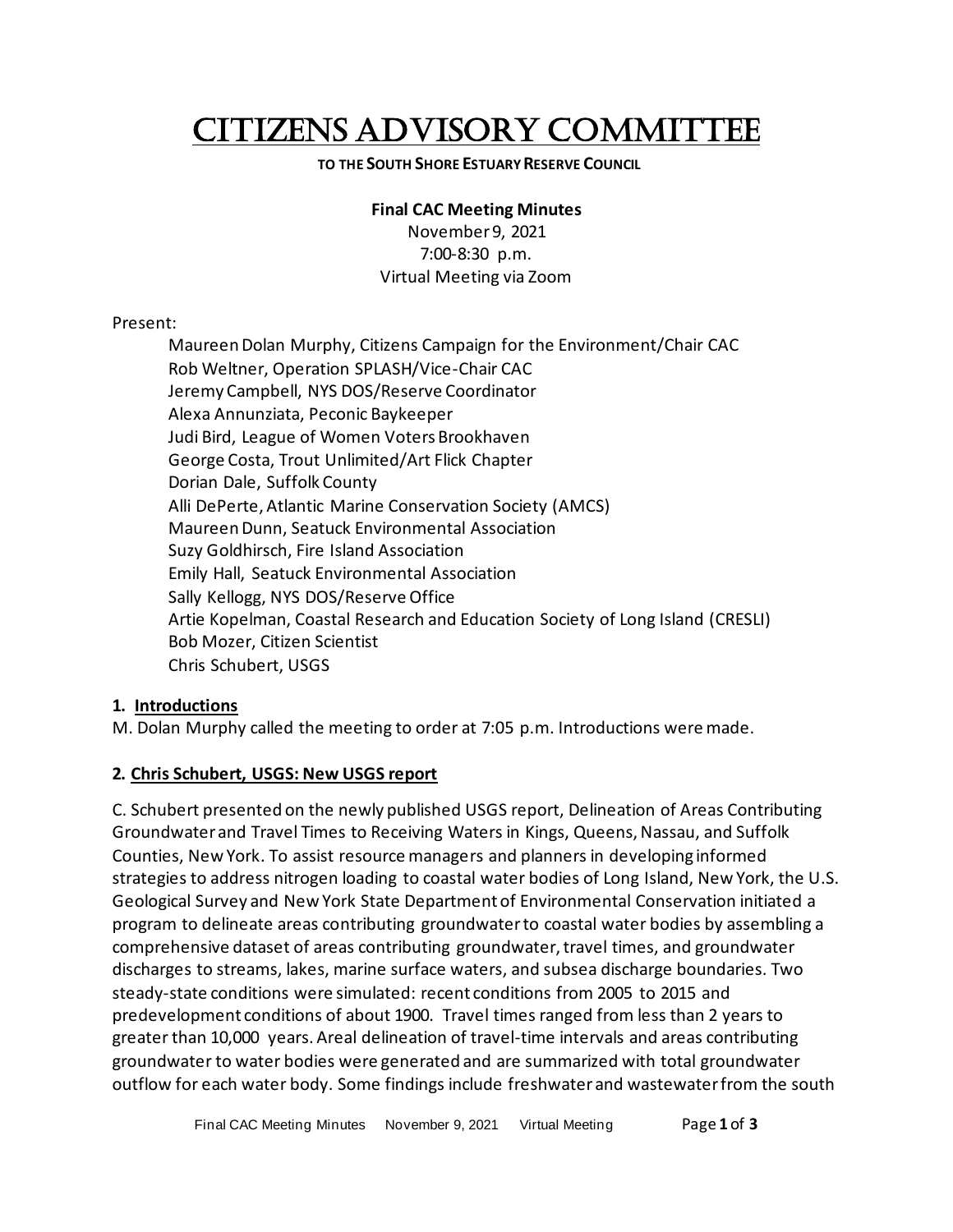shore being diverted from groundwaterrecharge to the bay/ocean due to sewering. Additionally, changing salinity levels of the bays contributes to HABs.

See publication link for further detail[s https://pubs.er.usgs.gov/publication/sir20215047.](https://pubs.er.usgs.gov/publication/sir20215047) Any questions should be emailed to Chris, [schubert@usgs.gov.](mailto:schubert@usgs.gov)

Comment: D. Dale: The 2015 Suffolk County Comprehensive Water Resource Management Plan differs and stipulates there is greater water budget in present day then compared to 1900. Answer: C. Schubert: In unsewered areas, water pumped from the aquifers for public supply mostly makes its way back in the ground through onsite systems maintaining the water budget of the system. This is a contributing factor as to why groundwater levels have in general been maintained in Suffolk County.

Question: S. Goldhirsch: Why does the water flow a certain way? And could the flow change? Answer: C. Schubert: There is a relative divide when water generally flows into one waterbody or another waterbody. Yes, boundaries can change depending on factors which can alter the contributing areas to a waterbody.

C. Schubert illustrated the differences in groundwater discharge simulated under recent conditions from 2005 to 2015 and predevelopment conditions of about 1900. It was found that streams on the south shore in sewered areas have shortened since there is now less inputs to those systems which are primarily groundwater fed. However, areas out east may have lengthened as the land use has changed from a high water budget forested area to a lower water budget area like lawn or turf.

C. Schubert described the ongoing solute transport modeling work which identifies nitrogen sources, historical and present day, and the contribution of legacy land use issues. Changes in landcover from 1938 to 2015 were analyzed showing nitrogen inputs have been high overtime, but the sources have changed as the land use has evolved. At the beginning of the study period agricultural sources were a main contributor but now residential wastewater, atmostpheric deposition and others are an increasing contributor. It was also noted that streams are efficient at removing nitrogen from a subwatershed. Peconic Estuary Partnership and Long Island Sound Study are funding model scenarios based on the solute transport work.

Question: George Costa: Do we run on a water deficit as compared to received precipitation? Answer: C. Schubert: That is a current USGS study for the eastern part of Long Island.

Comment: C. Schubert: Treated effluent could theoretically be used to augment recharge of the aquifers from a water quantity budget point of view. However, this practice must be carefully considered if identifying where water is recharged into the ground, as it flows to coastal areas that may have short travel times it could exacerbate areas that are prone to flooding. One of the most powerful tools for water reuse is water conservation.